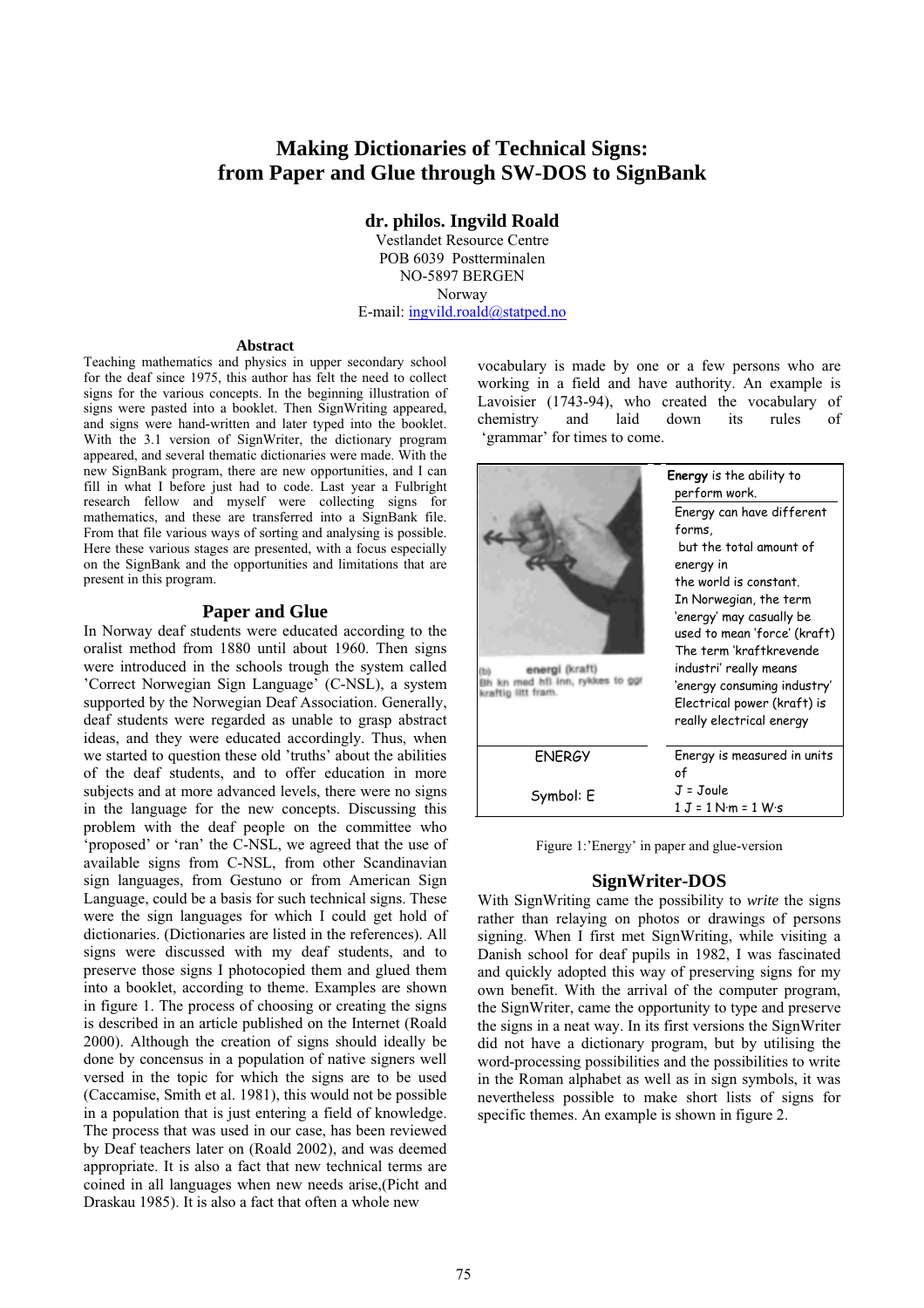| ₩₩  | Energi (OB)<br>E, konstant i verden<br>J= Joule, 1J=1Nm= 1Ws                                                             |
|-----|--------------------------------------------------------------------------------------------------------------------------|
|     | Kraft (Bj, fra OB \sterk\)<br>F (fra Force). Endrer tings form/bevegelse.<br>$N = Newton$ 1N = 1kg $m/s^2$               |
| ≆ִ⊏ | Trykk (OB, Gestuno). Brukes også om trykking<br>p (fra pressure). Kraft mot flate.<br>Pa= Pascal 1Pa= 1N/1m <sup>2</sup> |

Figure 2: Energy etc. in early SignWriter version

#### **SignWriter®-DOS Dictionary Program**

In the early to middle 1990's I was given the task by my resource centre to develop materials for the teaching of deaf students. Signing was by now well established as the language of the deaf education in Norway, even if Norwegian still was necessary for dealing with the outside world. With the 3.1 version of the SignWriter program came the attached Dictionary program. This program made it possible to create real dictionaries of signs for concepts and words. Each sign was written separately either in the dictionary itself, or uploaded from a written sign text. Each sign had to have a name, and the dictionary was sorted alphabetically by these names. Sometimes more than one sign would correspond to the same Norwegian word. They might be variant signs for the same concept, or they might be signs for different concepts covered by the same name-word. These were coded by (1), (2), (3), etc. Often a short explanation would also go into the name field. The source of the sign would also be in the field, as a coding or a short note. As the writings, or spellings, of signs are not yet established, at least not in Norwegian Sign Language, I often gave multiple written versions of the same sign. These were coded by using (i), (ii), (iii) etc. Examples are given in figure 3.



Figure 3: 'Absolutely' in SW 4.3 Dictionary program

# **Problems with SW's Dictionary Program**

The Dictionary program has a feature called 'merging'. My hope was to use this feature to build a large dictionary from several smaller dictionaries. That way it would be possible to make a dictionary of 'Spring Flowers' and merge this with a similar dictionary of 'Wild Flowers',

one of 'Summer Flowers' and so on, and merge these together and make a dictionary of 'Flowers', which again could be merged with other small ones to make 'Botany' and 'Biology' and 'Science' and finally 'Norwegian Sign Language'. Several attempts along this road were made, but the program would often fail in the merging process. Figure 4 shows result of a failed attempt to merge two smaller dictionaries. This was a setback, as it is considerably harder first to make a large dictionary and the weed out everything that is not inside your chosen theme. Each time a new sign is added, it has to be added seperately to each of the appropriate theme dictionaries, rather than doing the merger process over at regular intervals. The building of dictionaries for signs other than my main subject, physics, therefore halted. In my computer are several small dictionaries for marine life, for instance. They will be used to fill the Norwegian SignBank.

Another time-consuming problem, not related to the Dictionary program, has been the changes in symbols and which key they are allotted to. The newer versions have not been compatible with the older ones, and strange pictures have resulted from this.

In addition, SignWriter and the Dictionary program can not be run from newer computer platforms, such as Windows 2000 or Windows XP.



Figure 4: Result of merger failure with SW Dict program. The sign called 'absorb' is really 'language'

### **The SignBank® Program**

The SignBank is a very different program. It is built as relational databases in a FileMaker® environment. The program is not suited to write signed texts, but is a toolbox for creating good Sign dictionaries in a variety of styles. It can be searched alphabetically by sign-names, but it can also be searched from the sign itself. In addition, it can be searched by themes or other criteria that the editor may choose to use. Chosen signs, making up a large or small dictionary, can be printed in a variety of ways. Video explanations of the signs can be added, as can photographs or drawings like those from the paperan-glue era. Other illustrations and explanations, in spoken-language text or in signed-language text can be added.

The recording of signs into the SignBank is rather time consuming, but this is necessary to make the program able to sort by sign. To make this sorting by sign possible, a standard sequence of the different symbols in SignWriter,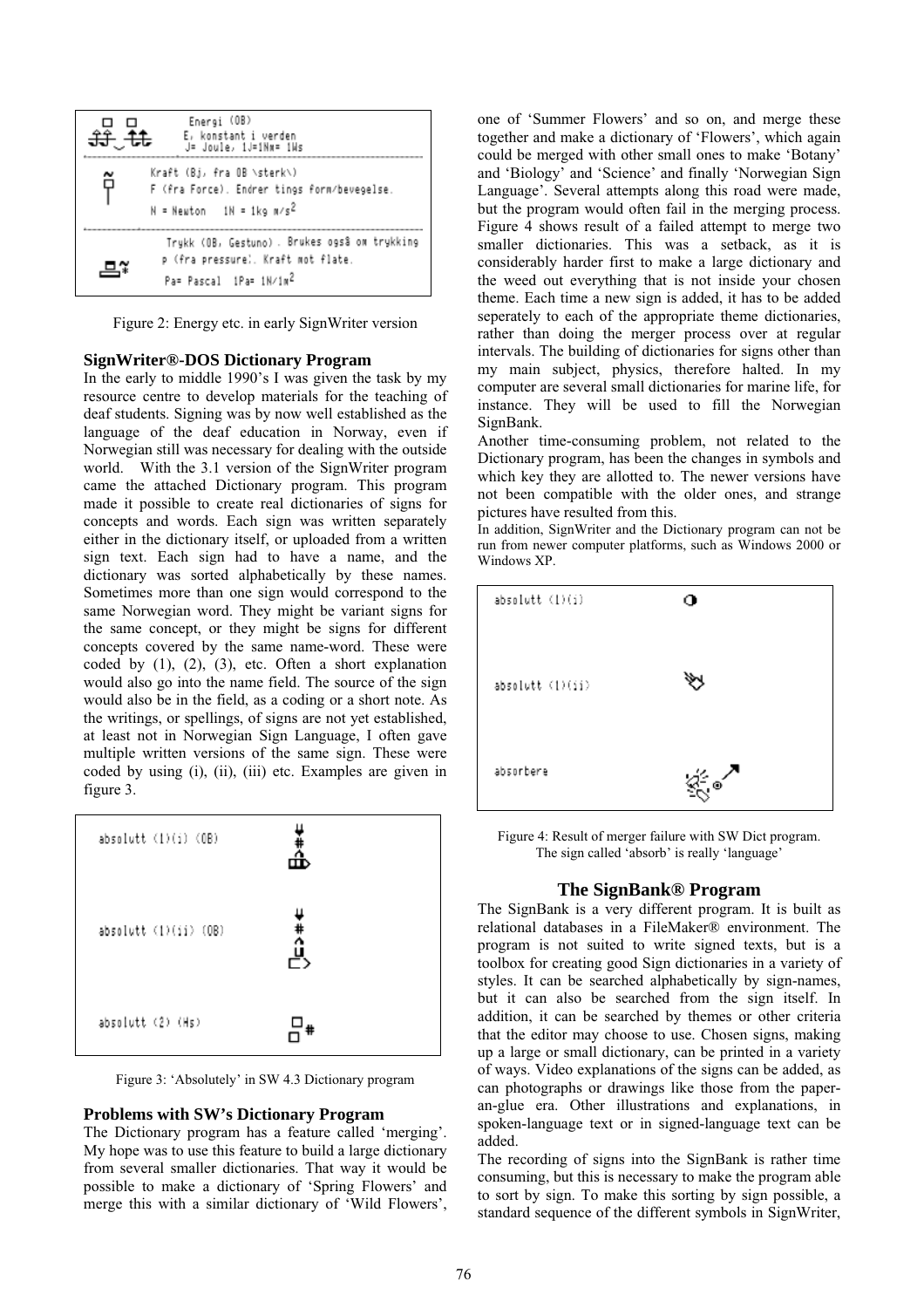along with a few extras from the Sutton MovementWriting® system, is established. The full version, called SSS-04 (Sign Symbol Sequence) a large number of symbols, a shorter and more compact version created for the American Sign Language contains a smaller number of symbols in 10 categories, divided into groups, again divided into symbols and their variations. Now, the large numbers may seem overwhelming, but the system itself is largely transparent, and the huge number stems from the fact that a hand shape can have 16 rotations and 4 'flippings' (shadings) for the right hand alone, making a total 128 symbols for that handshape (both hands included), all neatly derived from one basic symbol. With all possible hand shapes from all the signed languages, this makes the inventory of hand symbols huge. In addition, there are the symbols for movement (again having variations in direction and size, as well as which hand is moving) and dynamics, and the symbols for the face and other parts of the body, both as articulators and as places of articulation. The symbol sequence is used both in the SignWriter programs and in the SignBank, and will constitute the International Phonetic Alphabet. In the SignBank, this Symbol Sequence is used to order and look up the signs by the signs themselves. Thus, it becomes possible to have a dictionary for one signed language only, with definitions and explanations in the same signed language, without having to restore on any spoken language. It will also be possible to have dictionaries between two or more .signed languages.

For a sign to be recorded, it first has to be written in SW-DOS or SW-JAVA, and then made into a .gif-file or a .png-file. The writing rules of signs in SignWriting are still somewhat ambiguous, as writing rules for the different signed languages have not had time to make the orthography settle. Thus, a writer may have several ways of writing the same sign, as a way to for the signing community to settle for one or the other. This I have done by using the coding (i), (ii), (iii), etc., for different ways of writing the same sign.

The term 'spelling' in SignBank parlance, means the symbols chosen for the ordering of the sign into the sequence, and the ordering of these symbols. For that purpose, most signs are seen as consisting of three 'syllables': starting configuration, movement, and ending configuration. The rules now are:

- 1. Initial dominant hand in shape and rotation and shading
- 2. Non-dominant hand similarly, if that hand is taking part in the sign.
- 3. Initial symbol for other articulators
- 4. Place of articulation
- 5. Movement of dominant hand (fingers first, then hand, etc.)
- 6. Movement of non-dominant hand
- 7. Movement of other articulators (brows, eyes, mouth,  $\rightarrow$
- 8. End dominant hand
- 9. End non-dominant hand
- 10. Dynamics

All these steps are optional, except for step 1. A few signs will have only this one symbol: most of the letters and numbers are given that way. Also, the few non-manual signs will have step 3 only.

For step 4, the place of articulation, extra symbols may be required that are not written in the sign. For the written sign, the placement in relation to the body is given by the structure of the written sign and its relations to the guiding (imagined) lines in the text. These are not part of the spelling for entering the sign into the SignBank. For use whenever necessary, symbols depicting the body and place of articulation are part of the SSS.

Once all the relevant symbols are entered into the spelling of the sign, the sign should be saved into the bank. A copy of the sign and the spelling can be made, for use with other signs that share the same features. Sometimes the exact same sign will cover more than one word in the spoken language (as for any two-language dictionary). Editing can also be done on this copy, so that a sign varying from the first in one or a few of the symbols can be entered with less entering work.



Figure 5: Sign spellings of 'absolutely'

In addition to entering the spelling of the sign, and a word-name for it, the editor has the possibility of entering linguistic data, the sign in a sign-context or a sign-text explanation of the sign like in any one-language dictionary. It is also possible to make dictionaries covering more than one signed or spoken language. Video, animations and still picture illustrations may also be added. In all, the possibilities are available for